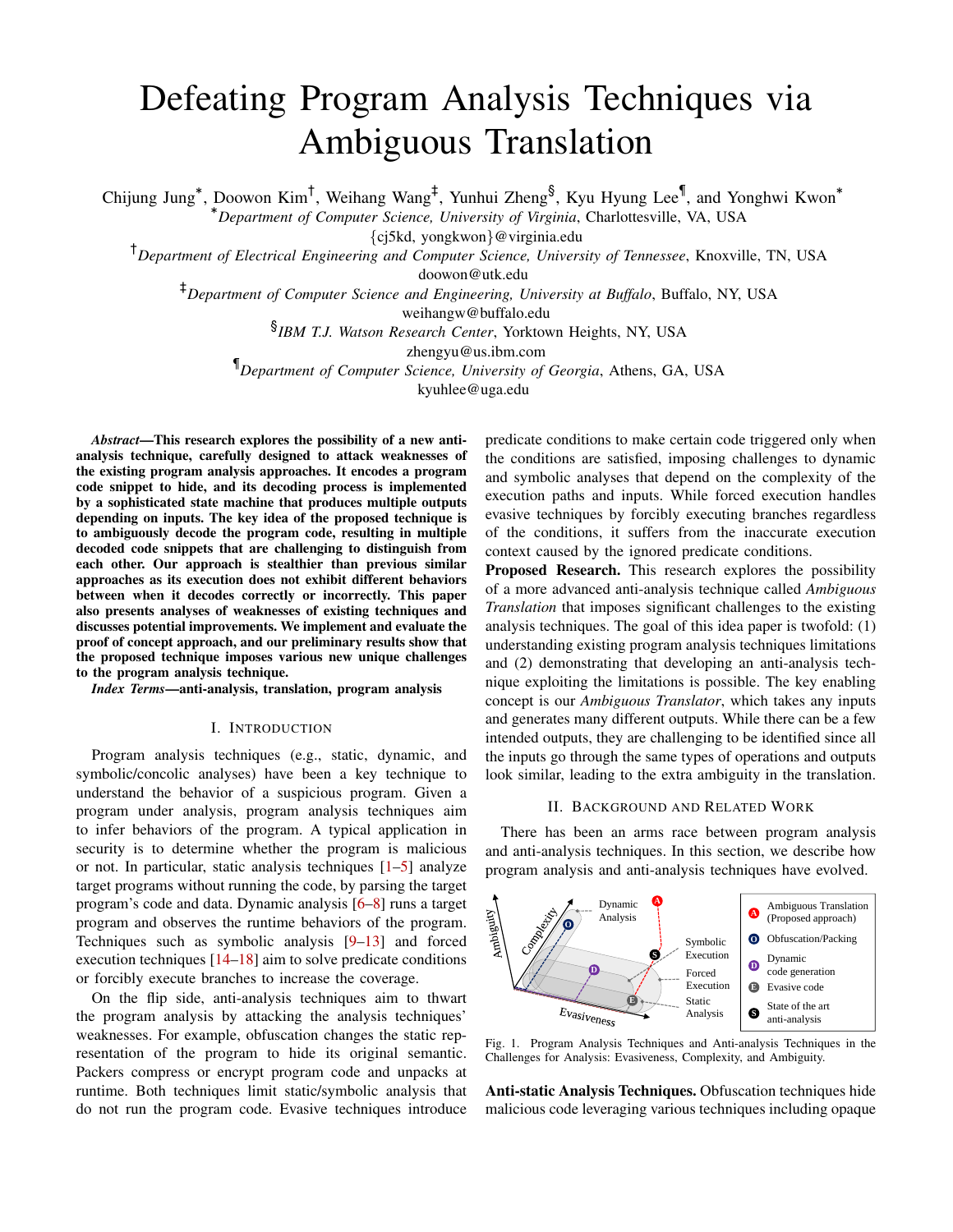predicates [\[19–](#page-4-8)[21\]](#page-4-9), code insertion/replacement [\[22–](#page-4-10)[26\]](#page-4-11), encryptions [\[27,](#page-4-12) [28\]](#page-4-13), hardware primitives [\[29,](#page-4-14) [30\]](#page-5-0), and sub-tree embedding [\[31\]](#page-5-1). However, since code snippets added for obfuscation (e.g., opaque predicates and dummy code) are non-essential in the program execution, advanced program analysis techniques can be enhanced to detect and remove them  $[1, 2, 32-34]$  $[1, 2, 32-34]$  $[1, 2, 32-34]$  $[1, 2, 32-34]$  $[1, 2, 32-34]$  $[1, 2, 32-34]$ . Packing is another common tactic to thwart static analysis. To analyze packed programs, it first needs to unpack the programs, which is challenging for static analysis. However, packing is trivially handled by dynamic analysis since the packed program will first unpack itself to run the original program's code. Data obfuscations (e.g., encrypting code sections and decrypting them at runtime) are easily handled by dynamic analysis [\[6](#page-4-2)[–8\]](#page-4-3).

Anti-dynamic/-symbolic Analysis Techniques. Dynamic analysis techniques run the program code with a concrete input. The analysis result of the executed path is precise while identifying various inputs to achieve high code coverage is challenging. Symbolic and concolic analyses aim to identify inputs that can cover more predicate conditions. However, they have difficulty scaling to large programs. Ollivier et al. [\[24\]](#page-4-16) present a systematic study of multiple methods to hinder symbolic execution techniques. Most of anti-symbolic analysis techniques try to add additional control flow structures such as predicates loops to increase the number of feasible paths. Program Analysis Techniques. [Figure 1](#page-0-0) presents both program analysis and anti-analysis techniques in three different dimensions. First, obfuscation and packing techniques  $\left( \bigcirc \right)$ implement complex computations that are difficult to be analyzed by static and symbolic analysis. However, they do not make the target program evasive, hence, dynamic analysis (e.g., running the program code) can effectively defeat them. Second, evasive techniques  $\left( \bigcirc \right)$  hide malicious code to be only triggered under a certain condition, making dynamic analysis ineffective since it requires an input to trigger the condition. Static analysis techniques are effective in analyzing them since they do not need to know the predicate conditions. Third, dynamic code generation techniques  $(\mathbf{D})$  are challenging for both dynamic and static analysis because dynamic code can be generated through a particular path (with a certain input) and complex string operations. Fourth, symbolic and concolic analysis can be used to precisely analyze them, while they are computationally expensive, hence difficult to scale. Fifth, forced execution techniques can achieve high code coverage on more complex programs. However, since they forcibly execute program code regardless of the predicate conditions, their analysis results can be inaccurate, leading to false positives/negatives. S represents the state-of-the-art anti-analysis techniques. Typically, they aim to make the target program more complex and evasive by carefully combining dynamic code generation and evasive techniques, amplifying challenges to existing analysis techniques.

Proposed Approach: *Ambiguous Translation*. The proposed approach aims to impose significant challenges to all three dimensions in [Figure 1,](#page-0-0) including the new dimension *Ambiguity*. Specifically, we introduce extra *ambiguity* in analysis by allowing our translator to produce a large number of different outputs from various inputs. In particular, the input/output pairs are indistinguishable from each other, making it difficult to know which output is what is originally intended. Its translation is done by complex machinery, making it difficult to analyze for static analysis (high in the complexity axis). The hidden code is only triggered when a certain condition is satisfied (e.g., when a particular input is provided), imposing challenges to dynamic analysis (high in the evasiveness axis).

# III. AMBIGUOUS TRANSLATION

We present the design of our approach focusing on how it imposes challenges in terms of ambiguity [\(Section III-A\)](#page-1-0), complexity [\(Section III-B\)](#page-2-0), and evasiveness [\(Section III-C\)](#page-2-1).

#### <span id="page-1-0"></span>*A. Ambiguity in Translation*



<span id="page-1-1"></span>Fig. 2. Typical state machine vs our approach in handling various inputs.

Ambiguity 1: Transition on Every Input. [Figure 2-](#page-1-1)(a) and (b) show a typical state machine that fails if the state machine cannot accept the input (Orange shaded row with the input 'y'). Such a failure reveals that the state machine only expects a particular input 'x', and others are invalid. [Figure 2-](#page-1-1)(c) and (d) show the proposed approach that allows transition on every input. Specifically, if an input does not match with any possible transitions from the current state, it makes a transition to a state which has a similar transition condition to the provided input. For example, in [Figure 2-](#page-1-1)(c), there are two transitions from A to B (if the input is 'x') and C (if the input is 'd'). If the input is neither 'x' nor 'd', it calculates the distance (by computing value differences in the ASCII code) between the current input and the transition conditions, and selects a transition with the smallest distance. Observe that in [Figure 2-](#page-1-1) (d), all the inputs made transitions without any errors, making it difficult to understand which input is valid or not.

Ambiguity 2: Dynamic Output Translation. Our approach produces different outputs with respect to the provided inputs according to the state transition rules. Specifically, when the input is not exactly matched with the transition's input, it applies the difference between the input and the transition's input to the output translation rule. This allows our approach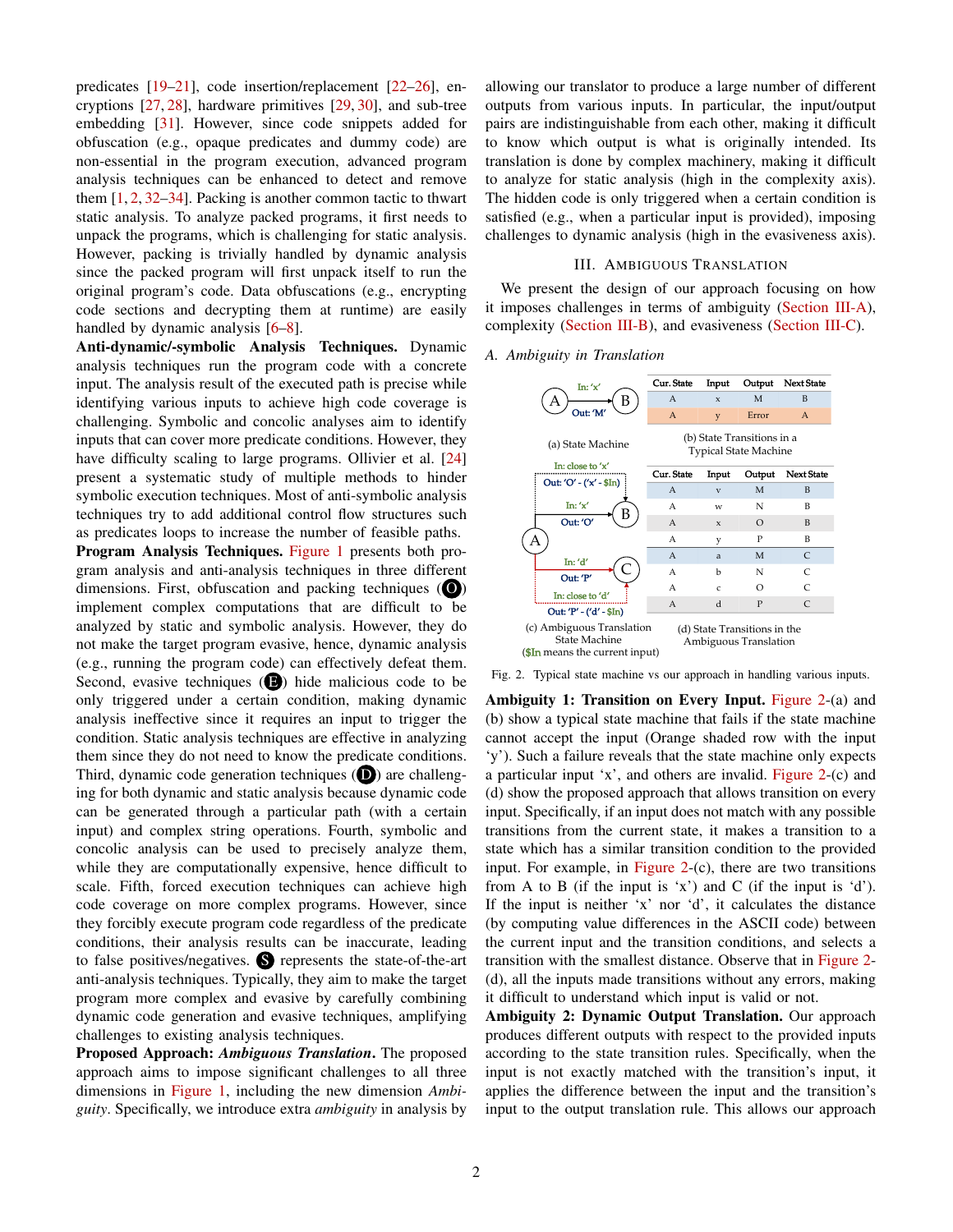

<span id="page-2-2"></span>(d) Output Translation Results

Fig. 3. Examples of dynamic output translation. Computations, i.e., (b) and (c), are on ASCII code values.

to generating a certain output without annotating it on the state machine. For example, assume that we want to generate 'M' as output in [Figure 2-](#page-1-1)(c) and (d). Observe that the state machine does not include them in the state transitions. It only has 'O' and 'P'. However, by providing an input 'v' that is smaller (in terms of ASCII code) than the annotated input  $(x)$ , the output is generated as smaller than the annotated output 'M'. The input 'a' also generates 'M' in the same way.

[Figure 3-](#page-2-2)(a) shows a part of the example state machine. [Figure 3-](#page-2-2)(b) and (c) show how the output is generated when the input 'Recommended' is provided. Specifically, for each character, it subtracts the ASCII code value of the characters and takes the value of the result. We then subtract the value to the output annotated with the transition to derive the output.

- *1.* If the input is exactly matched with the input annotated on the automaton, it will produce the same output as annotated (the first and fourth rows).
- *2.* If the given input is different from inputs annotated with the transitions, the state machine finds the transition with the closest delta between the given input and annotated input. For example, the input "Recommended" is closer to "reductions∼" than "deductions" according to the delta computation. Hence, the transition to B is chosen, resulting in "Cfwrite( $f$ ," ( $\bullet$ ).
- *3.* If the input is "reflection.", it will make the transition from state A to state B and the output will be "'fzoajt#/o" ( $\bullet$ ). Similarly, if the input is "descriptor", it outputs "mathmatics" (3). Observe that to know all possible outputs, one needs to search a number of inputs on each transition.

Ambiguity 3: Indiscernible Translation Execution. Deniable encryption [\[35](#page-5-4)[–38\]](#page-5-5) aims to provide similar promises to our approach: generating multiple plausible deciphered texts when incorrect encryption keys are used. [Figure 4](#page-2-3) illustrates how it works. Essentially, its ciphertext includes decoys that are indistinguishable from the secret and maps incorrect keys to the decoys. However, since having decoys leads to a larger encrypted text, some incorrect keys will be mapped to random values, which unfortunately is distinguishable from the secret.



<span id="page-2-3"></span>Fig. 4. Example of a deniable encryption implementation.

makes the encrypted text large. Also, the decoys must be carefully chosen, which requires significant manual effort. (2) There are still some keys that are mapped to random deciphered texts which are distinguishable from the secret. (3) To implement the deniable encryption, one needs to implement the key-data mapping layer that maps the keys to the data to decipher. In practice, the number of keys and deciphered texts can be revealed by analyzing the execution of the layer.

Our approach does not have the decoys, which makes every output indistinguishable from the secret. In addition, we do not have the mapping layer, making the execution of any keys indistinguishable as well.

### <span id="page-2-0"></span>*B. Complex State Machine*

Conserved the main of the state is a state of the state. The state is a state of the main of the state of the state of the state of the state of the state of the state of the state of the state of the state of the state o Translation of inputs and outputs via a state machine is challenging to analyze for static analysis. Specifically, the code for state machine is rather a simple loop and its behavior is largely dependent on the input, which imposes significant challenges to static analysis. To increase the complexity, we add a number of dummy states and state transitions that are indistinguishable from other states and transitions. Note that the dummy states/transitions are not used to process an intended input, hence, they do not impact the operation of the state machine on the intended input. They slightly slow down the performance because those dummy states should be also considered during the state transition.

## <span id="page-2-1"></span>*C. Evasive State Machine*

Since the dummy states and transitions are indistinguishable from other states and transitions, analysis techniques need to examine every state transition. Note that this challenge depends on the *indistinguishability* of the states and state transitions. For dummy states and transitions, we generate them by slightly modifying the original states/transitions for the intended input. Specifically, the perturbed dummy states and transitions have small edit distances from the original states and transitions, making them indistinguishable. Moreover, we make the execution of the state transition indistinguishable.

### IV. PRELIMINARY EVALUATION

We implemented a proof of concept translator written in PHP (2314 LOC for core translation logic).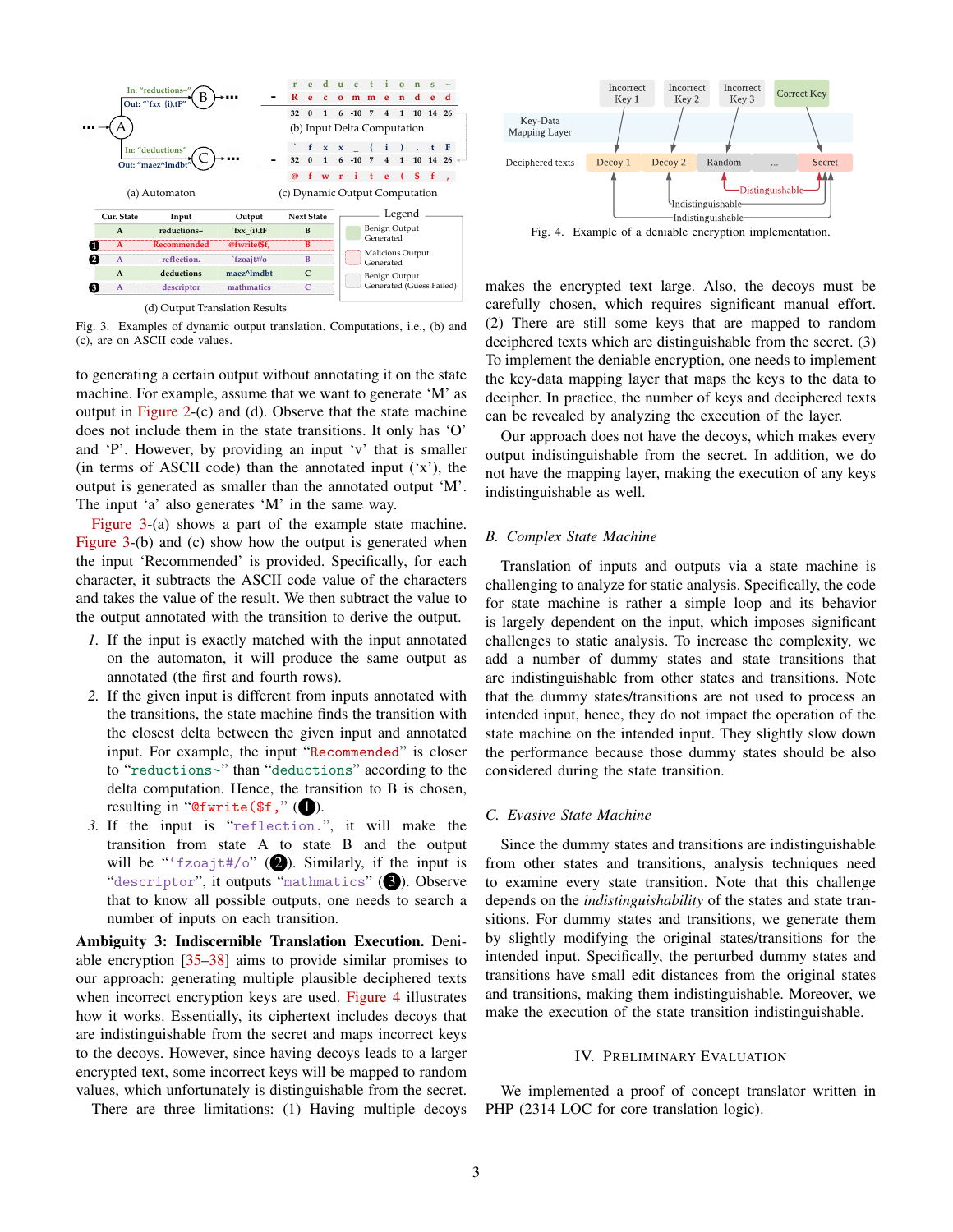TABLE I DETECTION RESULTS ON MALICIOUS AND BENIGN SAMPLES.

<span id="page-3-0"></span>

| <b>Obfuscator</b>        |         | PHP Mal. Finder |                | <b>Shellray</b> | MalMax  |               |
|--------------------------|---------|-----------------|----------------|-----------------|---------|---------------|
|                          | Mal.    | Benign          | Benign<br>Mal. |                 | Mal.    | <b>Benign</b> |
| PHP Obfuscator [39]      | 399/413 | 161/573         | 479/524        | 0/573           | 573/573 | 0/573         |
| YAK Pro [40]             | 264/413 | 139/573         | 239/524        | 1/573           | 573/573 | 0/573         |
| Best PHP Obfuscator [41] | 412/413 | 573/573         | 505/524        | 557/573         | 573/573 | 0/573         |
| Simple PHP               | 413/413 | 573/573         | 524/524        | 573/573         | 573/573 | 0/573         |
| Our approach             | 0/413   | 0/573           | 0/524          | 0/573           | 0/573   | 0/573         |

Green cells on 'Mal.' and 'Benign' columns indicate that they have no true positive and false positive, respectively (lighter green if 5∼50%). Red cells represent the opposite (undesirable) results.

#### *A. Against Static and Dynamic Analysis*

We compare our approach with state-of-the-art obfuscators. Obfuscator/malware Detector Selection. We select four obfuscators [\[39–](#page-5-6)[42\]](#page-5-9) and two malware detectors [\[43,](#page-5-10) [44\]](#page-5-11) based on their popularity. In addition, a forced execution based PHP malware scanning tool called MalMax [\[45\]](#page-5-12) is selected to represent the forced execution based analysis technique.

Sample Selection. We collect 573 server-side malware from known malware collection repositories [\[46](#page-5-13)[–56\]](#page-5-14). The samples consist of eight types: webshells, backdoors, bypassers, uploaders, spammers, SQLShells, reverse shells, and flooders. For each type, we collect a similar number of samples (e.g., 61∼79). From the 573 malware we collected, for each tool, we use a subset of the samples that the tool can detect them as malicious. Specifically, PHP Malware Finder and Shellray detect 413 and 524 samples, respectively.

Result for Malicious Samples. [Table I](#page-3-0) shows that the tested malware detection tools fail to handle our approach (0%). Note that MalMax is a dynamic analysis technique that can detect malware without the signature. While other three tools fail to detect us as they do not know our approach, results in the MalMax show the effectiveness of our approach.

This is because MalMax focuses on executing all statements without precisely identifying attack triggering inputs. Simply executing all statements of a target is sufficient for analyzing the existing obfuscators but not sufficient for our approach. False Positives. Some malware detectors often consider *any obfuscated programs as malicious*, causing high false positive rates. To understand false positive, 573 benign PHP program files from popular PHP programs' codebases [\[57–](#page-5-15)[60\]](#page-5-16) are

collected. Initially, none of the 573 benign files are flagged as malware by the existing detectors. After they are obfuscated, we observe many of them are detected as malware (i.e., high false positive rates) by PHP Malware Finder and ShellRay.

### *B. Against Manual Analysis (via dynamic analysis)*

We use Xdebug [\[61\]](#page-5-17) to monitor our approach's execution to infer the content of the intended input/output. Xdebug is a PHP debugging extension, providing various debugging primitives such as single stepping, variable dumps, and stack traces.

Analyzing Executed Statements. The analyst traces all statements that read and write inputs and values that are computed from inputs (i.e., values that are data dependent on the inputs). Unfortunately, as a state machine is implemented as a loop that makes transitions according to the current input, the resulting statement traces are identical when it delivers intended output and unindented output, meaning that the statement traces are indistinguishable.

Analyzing Values from Executed Statements. One can also dump all the values of the variables used in the executed statements. However, such analysis is only useful when one already knows the intended input. Without knowing that, analyzing values from an execution that does not deliver a malicious payload does not help. Note that forced execution techniques only forcibly run the statements without the correct input values, meaning that their analysis is also ineffective.

# *C. Against Symbolic Analysis*

We apply symbolic analysis to our proof of concept implementation and find out a practical limitation of symbolic analysis techniques. That is, symbolic analysis in practice uses an optimization strategy that aims to find *one* input that drives the execution to the point of interest, instead of enumerating all possible inputs. However, due to the ambiguity in our approach, even one reaches a particular state, the identified input may not be the input of interest. For example, in [Figure 5-](#page-3-1)(a), the array \$fn represents a function name. Before it is invoked at line 6, it is constructed at lines 3–5 after satisfying multiple path conditions at line 2. Symbolic analysis encodes the path conditions and gets one solution shown in [Figure 5-](#page-3-1)(b) from the underlying constraint solver. The execution successfully goes into the *true* branch and invokes the function \$f. However, it invokes function uniqid instead of the originally intended function unlink shown in [Figure 5-](#page-3-1)(c). Given this branch has been successfully explored, the symbolic analysis will not try other solutions, leaving other existing outputs undiscovered.

|   | $$fn = array():$                                                              |  |  |  |  | Variable                         | Value                            |  |
|---|-------------------------------------------------------------------------------|--|--|--|--|----------------------------------|----------------------------------|--|
|   | if $(\frac{1}{2}fn[0]) = 85$ && $\frac{1}{2}fn[1] > = 78$ &&                  |  |  |  |  | \$fn[]                           | ${85,78,73,81,73,68}$            |  |
|   | $$fn[2] > = 73$ && $$fn[3] > = 81$ &&<br>$$fn[4] > = 73$ && \$fn[5] >= 68 ) { |  |  |  |  | \$f                              | "unigid"                         |  |
|   | $foreach(\$fn as \$c)$                                                        |  |  |  |  | (b) Resolved $\sin[$ and $\sin[$ |                                  |  |
|   | $$f = $f \cdot \text{chr}(f)$ ;<br>4<br>$$f = structolower($f)$ ;             |  |  |  |  |                                  |                                  |  |
| 5 |                                                                               |  |  |  |  | <b>Variable</b>                  | Value                            |  |
| 6 | \$f():                                                                        |  |  |  |  | \$fn[]                           | ${117, 110, 108, 105, 110, 107}$ |  |
|   |                                                                               |  |  |  |  | \$f                              | $"$ unlink"                      |  |

Fig. 5. Symbolic execution exploring a single input.

# <span id="page-3-1"></span>V. FUTURE DIRECTIONS

Understanding Generality of the Technique. We implement our prototype in PHP, the idea is general and can be implemented in other script languages that support dynamic constructs such as eval(). Immediate future work could be implementing our approach in other programming languages. Analysis Technique against our Approach. To defeat our approach, a specialized analysis technique for our state machine is needed. Specifically, it should compute all possible transitions and potential outputs and identify all the code that can be translated. A static analysis approach can be used to identify all the states and transitions. Then, one can leverage symbolic analysis to identify inputs that can lead to valid outputs. Note that the definition of a valid output varies based on the context. If one knows the grammar of the output text,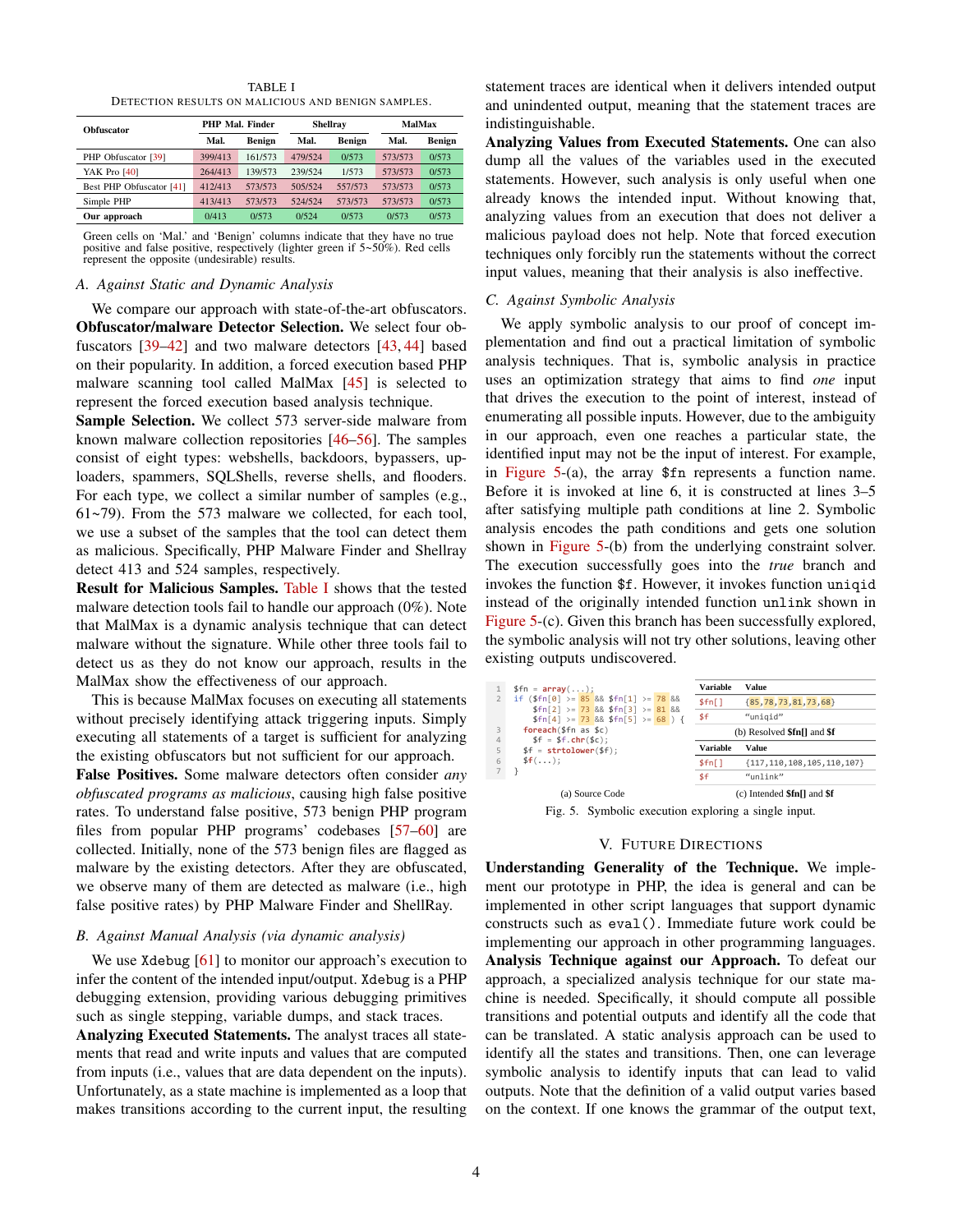one can prune out inputs that may not fit the grammar rule. For example, if the output should be a valid function call, and output should follow the 'string()' format. Inputs that cannot generate the output can be pruned out.

Enhancing the Translation Method. The current translation in each transition of the state machine in our approach is essentially a simple substitution cipher. Understanding tradeoffs of using other ciphers such as block/stream ciphers [\[62](#page-5-18)[–65\]](#page-5-19) is a promising future direction to further enhance the proposed approach. Moreover, the proposed technique requires a large state machine to process a non-trivial size of input. Reducing the size of the state machine is also critical. A possible option can be reusing states and transitions in the state machine.

Runtime Environment against the Proposed Approach. It is possible that a cybercriminal may leverage the proposed technique to deliver a malicious payload secretly. A practical solution to prevent the proposed approach is developing a safe runtime environment that can restrict malicious behaviors executed by the proposed technique (e.g., sandboxing). For example, since the proposed approach needs to use dynamic code generation techniques, one can thwart the attack by disabling primitives for dynamic code generation.

#### ACKNOWLEDGMENT

We thank the anonymous referees for their constructive feedback. The research was supported, in part, by NSF under awards 1916499, 1908021, 1850392, 1909856, 1916500, 2047980, and a Mozilla Research Award (2019). Any opinions, findings, and conclusions or recommendations expressed in this material are those of the authors and do not necessarily reflect the views of the sponsor.

#### **REFERENCES**

- <span id="page-4-0"></span>[1] J. Dahse and J. Schwenk, "Rips-a static source code analyser for vulnerabilities in php scripts," *Retrieved: February*, vol. 28, p. 2012, 2010.
- <span id="page-4-15"></span>[2] N. Jovanovic, C. Kruegel, and E. Kirda, "Pixy: A static analysis tool for detecting web application vulnerabilities," in *2006 IEEE Symposium on Security and Privacy (S&P)*. IEEE, 2006, pp. 6–pp.
- [3] D. Ryan, "Implementing basic static code analysis into integrated development environments (ides) to reduce software vulnerablitilies," *A Report submitted in partial fulfillment of the regulations governing the award of the Degree of BSc (Honours) Ethical Hacking for Computer Security at the University of Northumbria at Newcastle*, vol. 2012, 2011.
- [4] D. Hauzar and J. Kofron, "Weverca: Web applications verification for php," in *International Conference on Software Engineering and Formal Methods*. Springer, 2014, pp. 296–301.
- <span id="page-4-1"></span>[5] E. Kneuss, P. Suter, and V. Kuncak, "Phantm: Php analyzer for type mismatch," in *FSE'10 Proceedings of the eighteenth ACM SIGSOFT international symposium on Foundations of software engineering*, no. CONF, 2010.
- <span id="page-4-2"></span>[6] D. Brumley, C. Hartwig, Z. Liang, J. Newsome, D. Song, and H. Yin, "Automatically identifying trigger-based behavior in malware," in *Botnet Detection*. Springer, 2008, pp. 65–88.
- [7] G. Suarez-Tangil, J. E. Tapiador, F. Lombardi, and R. Di Pietro, "Thwarting obfuscated malware via differential fault analysis," *Computer*, vol. 47, no. 6, pp. 24–31, 2014.
- <span id="page-4-3"></span>[8] J. Mao, J. Bian, G. Bai, R. Wang, Y. Chen, Y. Xiao, and Z. Liang, "Detecting malicious behaviors in javascript applications," *IEEE Access*, vol. 6, pp. 12 284–12 294, 2018.
- <span id="page-4-4"></span>[9] C. Cadar, D. Dunbar, D. R. Engler *et al.*, "Klee: Unassisted and automatic generation of high-coverage tests for complex systems programs." in *OSDI*, vol. 8, 2008, pp. 209–224.
- [10] P. Saxena, D. Akhawe, S. Hanna, F. Mao, S. McCamant, and D. Song, "A symbolic execution framework for javascript," in *2010 IEEE Symposium on Security and Privacy*. IEEE, 2010, pp. 513–528.
- [11] E. J. Schwartz, T. Avgerinos, and D. Brumley, "All you ever wanted to know about dynamic taint analysis and forward symbolic execution (but might have been afraid to ask)," in *2010 IEEE symposium on Security and privacy*. IEEE, 2010, pp. 317–331.
- [12] K. Sen, S. Kalasapur, T. Brutch, and S. Gibbs, "Jalangi: A selective record-replay and dynamic analysis framework for javascript," in *Proceedings of the 2013 9th Joint Meeting on Foundations of Software Engineering*, 2013, pp. 488–498.
- <span id="page-4-5"></span>[13] K. Sen, G. Necula, L. Gong, and W. Choi, "Multise: Multi-path symbolic execution using value summaries," in *Proceedings of the 2015 10th Joint Meeting on Foundations of Software Engineering*, 2015, pp. 842–853.
- <span id="page-4-6"></span>[14] K. Kim, I. L. Kim, C. H. Kim, Y. Kwon, Y. Zheng, X. Zhang, and D. Xu, "J-force: Forced execution on javascript," in *Proceedings of the 26th international conference on World Wide Web*. International World Wide Web Conferences Steering Committee, 2017, pp. 897–906.
- [15] F. Peng, Z. Deng, X. Zhang, D. Xu, Z. Lin, and Z. Su, "X-force: forceexecuting binary programs for security applications," in *23rd USENIX Security Symposium*, 2014, pp. 829–844.
- [16] Z. Deng, B. Saltaformaggio, X. Zhang, and D. Xu, "iris: Vetting private api abuse in ios applications," in *Proceedings of the 22nd ACM SIGSAC Conference on Computer and Communications Security*, 2015, pp. 44– 56.
- [17] J. Wilhelm and T.-c. Chiueh, "A forced sampled execution approach to kernel rootkit identification," in *International Workshop on Recent Advances in Intrusion Detection*. Springer, 2007, pp. 219–235.
- <span id="page-4-7"></span>[18] R. Johnson and A. Stavrou, "Forced-path execution for android applications on x86 platforms," in *2013 IEEE Seventh International Conference on Software Security and Reliability Companion*. IEEE, 2013, pp. 188– 197.
- <span id="page-4-8"></span>[19] A. Moser, C. Kruegel, and E. Kirda, "Limits of static analysis for malware detection," in *Twenty-Third Annual Computer Security Applications Conference (ACSAC 2007)*. IEEE, 2007, pp. 421–430.
- [20] C. Collberg, C. Thomborson, and D. Low, "Manufacturing cheap, resilient, and stealthy opaque constructs," in *Proceedings of the 25th ACM SIGPLAN-SIGACT symposium on Principles of programming languages*. ACM, 1998, pp. 184–196.
- <span id="page-4-9"></span>[21] B. Sheridan and M. Sherr, "On manufacturing resilient opaque constructs against static analysis," in *European Symposium on Research in Computer Security*. Springer, 2016, pp. 39–58.
- <span id="page-4-10"></span>[22] I. V. Popov, S. K. Debray, and G. R. Andrews, "Binary obfuscation using signals." in *USENIX Security Symposium*, 2007, pp. 275–290.
- [23] B. Lee, Y. Kim, and J. Kim, "binob+: a framework for potent and stealthy binary obfuscation," in *Proceedings of the 5th ACM Symposium on Information, Computer and Communications Security*. ACM, 2010, pp. 271–281.
- <span id="page-4-16"></span>[24] M. Ollivier, S. Bardin, R. Bonichon, and J.-Y. Marion, "How to kill symbolic deobfuscation for free (or: Unleashing the potential of path-oriented protections)," in *Proceedings of the 35th Annual Computer Security Applications Conference*, ser. ACSAC '19. New York, NY, USA: Association for Computing Machinery, 2019, p. 177–189. [Online]. Available: <https://doi.org/10.1145/3359789.3359812>
- [25] S. Banescu, C. Collberg, V. Ganesh, Z. Newsham, and A. Pretschner, "Code obfuscation against symbolic execution attacks," in *Proceedings of the 32nd Annual Conference on Computer Security Applications*, ser. ACSAC '16. New York, NY, USA: Association for Computing Machinery, 2016, p. 189–200. [Online]. Available: [https://doi.org/10.](https://doi.org/10.1145/2991079.2991114) [1145/2991079.2991114](https://doi.org/10.1145/2991079.2991114)
- <span id="page-4-11"></span>[26] Z. Wang, J. Ming, C. Jia, and D. Gao, "Linear obfuscation to combat symbolic execution," in *Proceedings of the 16th European Conference on Research in Computer Security*, ser. ESORICS'11. Berlin, Heidelberg: Springer-Verlag, 2011, p. 210–226.
- <span id="page-4-12"></span>[27] M. I. Sharif, A. Lanzi, J. T. Giffin, and W. Lee, "Impeding malware analysis using conditional code obfuscation." in *NDSS*, 2008.
- <span id="page-4-13"></span>[28] Z. Wang, J. Ming, C. Jia, and D. Gao, "Linear obfuscation to combat symbolic execution," in *European Symposium on Research in Computer Security*. Springer, 2011, pp. 210–226.
- <span id="page-4-14"></span>[29] H. Chen, L. Yuan, X. Wu, B. Zang, B. Huang, and P.-c. Yew, "Control flow obfuscation with information flow tracking," in *Proceedings of the 42nd Annual IEEE/ACM International Symposium on Microarchitecture*. ACM, 2009, pp. 391–400.